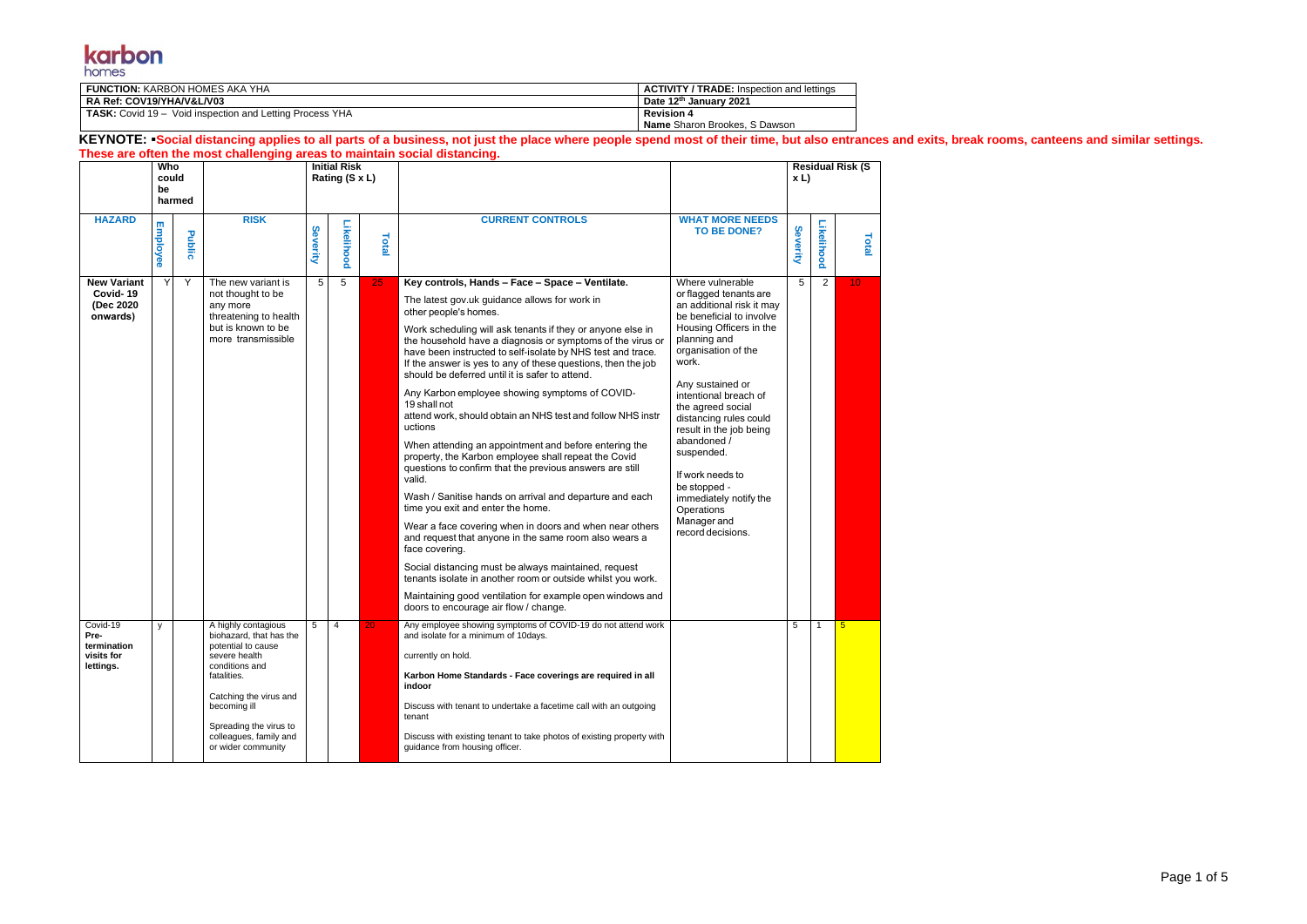Page 2 of 5

# **karbon**

| Covid 19<br>Outgoing<br>tenant key<br>handling.                                              |   |   | A highly contagious<br>biohazard, that has the<br>potential to cause<br>severe health<br>conditions and<br>fatalities.<br>Catching the virus and<br>becoming ill<br>Spreading the virus to<br>colleagues, family and<br>or wider community | 5 | 4 | 20 | Any employee showing symptoms of COVID-19 do not attend work<br>and isolate for a minimum of 10days.<br>2M social distancing must be followed at all times<br>Karbon Home Standards - Face coverings are required in all<br>indoor<br>Prior conversation with tenant to ensure no one has been showing<br>signs of covid or confirmed cases, fogging of property maybe<br>required.<br>Outgoing tenant to provide notice to quit to Housing Officer with<br>leaving date to enable PMW to be provided with an instruction to fit<br>a keysafe external to the property wall.<br>Tenant to place front door key in key safe when leaving and leave<br>all other keys inside property.<br>Gas Capping to be arranged as normal as contractors have PPE<br>and risk assessments.<br>Housing Officer or surveyor does not visit the property for 48 hours<br>after the resident has left.<br>In the case of homeless accommodation it is possible for the<br>PMW, wearing full PPE, to visit the property to clean and<br>undertake minor repairs. Inspection Schedule can be provided to<br>the Housing Officer in this instance.                                | 5 |   |
|----------------------------------------------------------------------------------------------|---|---|--------------------------------------------------------------------------------------------------------------------------------------------------------------------------------------------------------------------------------------------|---|---|----|---------------------------------------------------------------------------------------------------------------------------------------------------------------------------------------------------------------------------------------------------------------------------------------------------------------------------------------------------------------------------------------------------------------------------------------------------------------------------------------------------------------------------------------------------------------------------------------------------------------------------------------------------------------------------------------------------------------------------------------------------------------------------------------------------------------------------------------------------------------------------------------------------------------------------------------------------------------------------------------------------------------------------------------------------------------------------------------------------------------------------------------------------------------|---|---|
| Covid 19<br>Arriving to a<br>home for<br>empty home<br>inspection<br>and letting<br>process. | Y | Y | A highly contagious<br>biohazard, that has the<br>potential to cause<br>severe health<br>conditions and<br>fatalities.<br>Catching the virus and<br>becoming ill<br>Spreading the virus to<br>colleagues, family and<br>or wider community | 5 | 4 | 20 | Any employee showing symptoms of COVID-19 do not attend work<br>Follow the HM<br>and isolate for a minimum of 10days.<br>Government document<br>Working safely in other<br>2M social distancing must be followed at all times.<br>peoples homes on<br>GOV.UK website.<br>Staff to use own vehicles to travel independently to each property.<br>On arriving at property hands must be sanitised before entering.<br>All staff issued with hand sanitiser, face masks, gloves and<br>overshoes.<br>Gloves and overshoes to be used to access property if preferred.<br>Karbon Home Standards - Face coverings are required in all<br>indoor<br>Hand sanitiser can be used after gloves removed and disposed of<br>at end of visit. Gloves to be carefully removed and placed into a<br>waste bag safely at the end of the visit. Waste bag to be tied. All<br>waste to be double-bagged at the end of each day.<br>Tenancy Agreement being sent by email for resident to read and<br>sign. Tenant can then sign in property and leave in an envelope for<br>Housing Officer.<br>All rent to be paid online and not cash.<br>Digital sign ups being progressed. | 5 | 5 |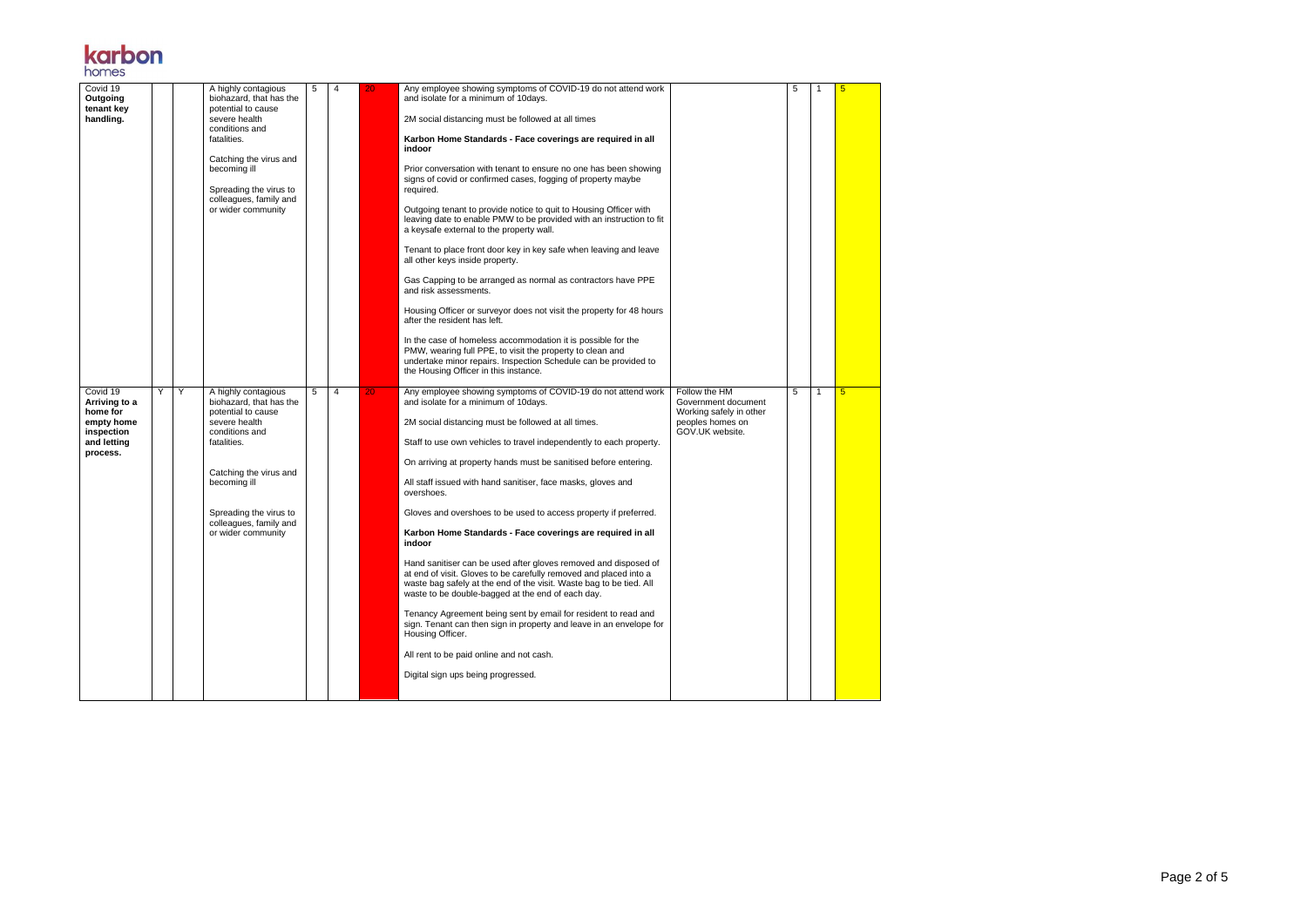Page 3 of 5

# **karbon**

| Covid $19 -$<br><b>Moving</b><br>around when<br>inside the<br>home - YHA<br>staff member                                                                                                                               | Y | Y | A highly contagious<br>biohazard, that has the<br>potential to cause<br>severe health<br>conditions and<br>fatalities.<br>Catching the virus and<br>becoming ill<br>Spreading the virus to<br>colleagues, family and<br>or wider community                                                                                         | 5<br>5 | 4<br>4 | 20 <sub>1</sub><br>20 | Any employee showing symptoms of COVID-19 do not attend work<br>and isolate for a minimum of 10days.<br>2M social distancing must be followed at all times.<br>Karbon Home Standards - Face coverings are required in all<br>indoor<br>Wearing gloves and overshoes, use cleaning wipes to wipe down<br>the keysafe prior to accessing it, access keysafe and unlock front<br>door.<br>Open all internal doors and windows, run taps to ensure legionella<br>minimised. Walk around property check finish, take photos and<br>undertake thorough inspection. Close off taps, close windows<br>leave internal doors open and leave property so that prospective<br>residents can view property on their own.<br>Remove gloves at end of visit, place in plastic bag and then place<br>all bags in 2nd bag at the end of the day for disposal in Karbon's<br>general waste. Use hand sanitiser after removing gloves.<br>Wait in car outside the property.                                                                                                                                          | Booklet to give tenant<br>which tells them not to<br>touch doors, windows,<br>taps, lights etc. | 5 | -1             | 5  |
|------------------------------------------------------------------------------------------------------------------------------------------------------------------------------------------------------------------------|---|---|------------------------------------------------------------------------------------------------------------------------------------------------------------------------------------------------------------------------------------------------------------------------------------------------------------------------------------|--------|--------|-----------------------|---------------------------------------------------------------------------------------------------------------------------------------------------------------------------------------------------------------------------------------------------------------------------------------------------------------------------------------------------------------------------------------------------------------------------------------------------------------------------------------------------------------------------------------------------------------------------------------------------------------------------------------------------------------------------------------------------------------------------------------------------------------------------------------------------------------------------------------------------------------------------------------------------------------------------------------------------------------------------------------------------------------------------------------------------------------------------------------------------|-------------------------------------------------------------------------------------------------|---|----------------|----|
| Covid $19-$<br><b>Prospective</b><br>Resident<br>visiting the<br>property.<br>(Letting<br>process).<br>Reduce<br>Transmission<br>due to face to<br>face meetings<br>to maintain<br>social<br>distancing in<br>meetings | Y | Υ | A highly contagious<br>biohazard, that has the<br>potential to cause<br>severe health<br>conditions and<br>fatalities.<br>Catching the virus and<br>becoming ill<br>Spreading the virus to<br>colleagues, family and<br>or wider community                                                                                         | 5      | 4      | 20                    | Any employee showing symptoms of COVID-19 do not attend work<br>and isolate for a minimum of 10days.<br>2M social distancing must be followed at all times.<br>Karbon Home Standards - Face coverings are required in all<br>indoor<br>Prospective tenant goes in property on their own and then if they<br>have questions they telephone housing officer who is parked<br>outside the house, to ask their questions.<br>If the property is rejected by that resident then 48 hours should be<br>left between viewings by different resident groups.<br>Using remote working tools to avoid in-person appointments<br>Only if absolutely necessary staff should go inside the property<br>while prospective tenants are in there and if so they should<br>maintain 2m separation where possible whilst wearing a face<br>mask, overshoes and a pair of gloves.<br>Avoiding transmission during appointments from sharing pens and<br>other objects<br>It is preferable to hold meetings outdoors or in the largest room<br>and open windows to ensure well ventilated rooms wherever<br>possible. |                                                                                                 | 5 | $\overline{2}$ | 10 |
| Covid-19<br><b>Providing and</b><br>explaining<br>available<br>guidance<br><b>Ensuring</b><br>people<br>understand<br>what they<br>need to do                                                                          |   |   | People unaware of<br>what they need to do<br>to maintain safety in<br>the workplace.<br>A highly contagious<br>biohazard, that has the<br>potential to cause<br>severe health<br>conditions and<br>fatalities.<br>Catching the virus and<br>becoming ill<br>Spreading the virus to<br>colleagues, family and<br>or wider community | 5      | 4      | 20 <sub>1</sub>       | Any employee showing symptoms of COVID-19 do not attend work<br>and isolate for a minimum of 10days.<br>2M social distancing must be followed at all times.<br>Provide employees with information on how to operate safely in<br>empty homes<br>Communicating with prospective residents prior to arrival to ensure<br>they understand the social distancing and hygiene measures that<br>should be followed during the visit.<br>Booklet to be prepared by Housing Team.                                                                                                                                                                                                                                                                                                                                                                                                                                                                                                                                                                                                                         |                                                                                                 | 5 | $\mathbf{1}$   | 5  |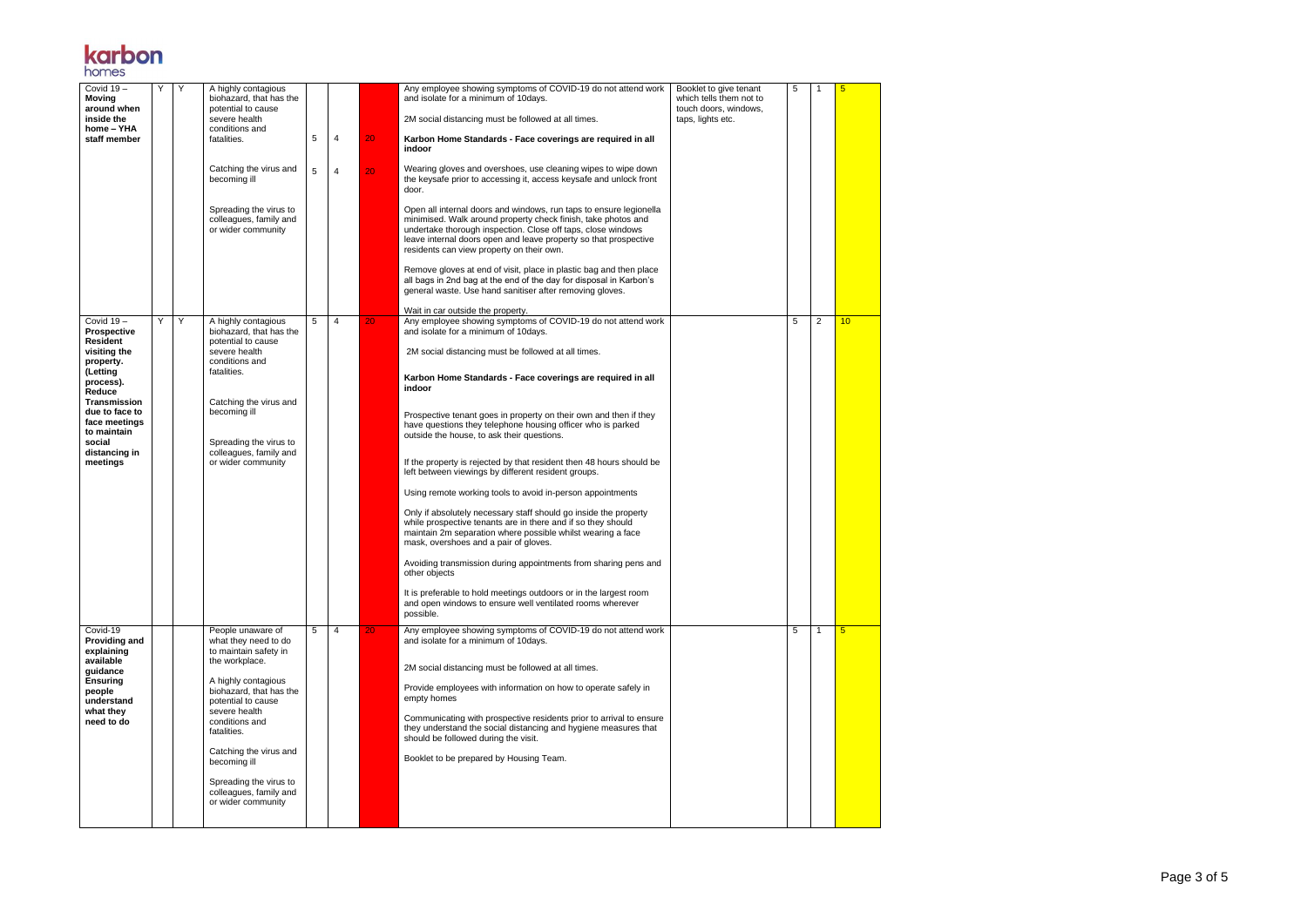Page 4 of 5

# **karbon**

| Covid-19<br><b>Closing the</b> | People unaware of<br>what they need to do                              | 5 | 20. | Any employee showing symptoms of COVID-19 do not attend work<br>and isolate for a minimum of 10 days.                                                                                                    |  |  |
|--------------------------------|------------------------------------------------------------------------|---|-----|----------------------------------------------------------------------------------------------------------------------------------------------------------------------------------------------------------|--|--|
| property at<br>the end of the  | to maintain safety in<br>the workplace.                                |   |     | 2M social distancing must be followed at all times                                                                                                                                                       |  |  |
| visit                          | A highly contagious<br>biohazard, that has the<br>potential to cause   |   |     | Karbon Home Standards - Face coverings are required in all<br>indoor                                                                                                                                     |  |  |
|                                | severe health<br>conditions and<br>fatalities.                         |   |     | Staff member to put on a clean pair of gloves and lock the door<br>and put keys back in key safe. Gloves to be removed and put in a<br>disposal bag as above. Hand Sanitiser to be used at end of visit. |  |  |
|                                | Catching the virus and<br>becoming ill                                 |   |     | Ensure prospective resident has left the property prior to the staff<br>member locking up the property.                                                                                                  |  |  |
|                                | Spreading the virus to<br>colleagues, family and<br>or wider community |   |     |                                                                                                                                                                                                          |  |  |

#### Managers Risk Assessment Checklist

| <b>No</b>       | <b>Action</b>                                                                         | <b>Check</b> | <b>Manager</b> | <b>Manager signed</b> |
|-----------------|---------------------------------------------------------------------------------------|--------------|----------------|-----------------------|
|                 |                                                                                       | frequency    | name           |                       |
| 1               | Are hand washing / sanitising facilities available?                                   | Once         |                |                       |
| $\overline{2}$  | Does the layout allow social distancing?                                              | Once         |                |                       |
| 3               | Does the work allow social distancing?                                                | Once         |                |                       |
| $\overline{4}$  | Is a new site induction required? (I.e. when different people go into the site or     | Once         |                |                       |
|                 | property)                                                                             |              |                |                       |
| 5               | Are SSOW in place for Medium to High risk activities?                                 | Once         |                |                       |
| 6               | Are contractors RAMS suitable and sufficient?                                         | As required  |                |                       |
| $\overline{7}$  | Have all individuals received, read, understood and confirmed their acceptance of the | Once         |                |                       |
|                 | RA and any associated SSOW?                                                           |              |                |                       |
| 8               | Have Trade Unions received and confirmed their acceptance of the RA and any           | Once         |                | To be confirmed       |
|                 | associated SSOW?                                                                      |              |                | by H&S Mgr.           |
| 9               | Is PPE required (ppe matrix)?                                                         | Once         |                |                       |
|                 | Gloves,                                                                               |              |                |                       |
|                 | Coverall,                                                                             |              |                |                       |
|                 | Apron,                                                                                |              |                |                       |
|                 | Face covering                                                                         |              |                |                       |
|                 | Filtering respirator.                                                                 |              |                |                       |
|                 | Face shield / eye protection.                                                         |              |                |                       |
| 10              | Any other equipment required? E.g. Additional Pens                                    | Once         |                |                       |
| 10              | Has any additional training and or instruction related to PPE been provided and       | Once         |                |                       |
|                 | recorded?                                                                             |              |                |                       |
| 11              | Has any additional training and or instruction related to new process been provided   | Once         |                |                       |
|                 | and recorded?                                                                         |              |                |                       |
| 12 <sub>2</sub> | Have we responded to concerns raised by colleagues?                                   | As required  |                |                       |

**Risk Ratings**